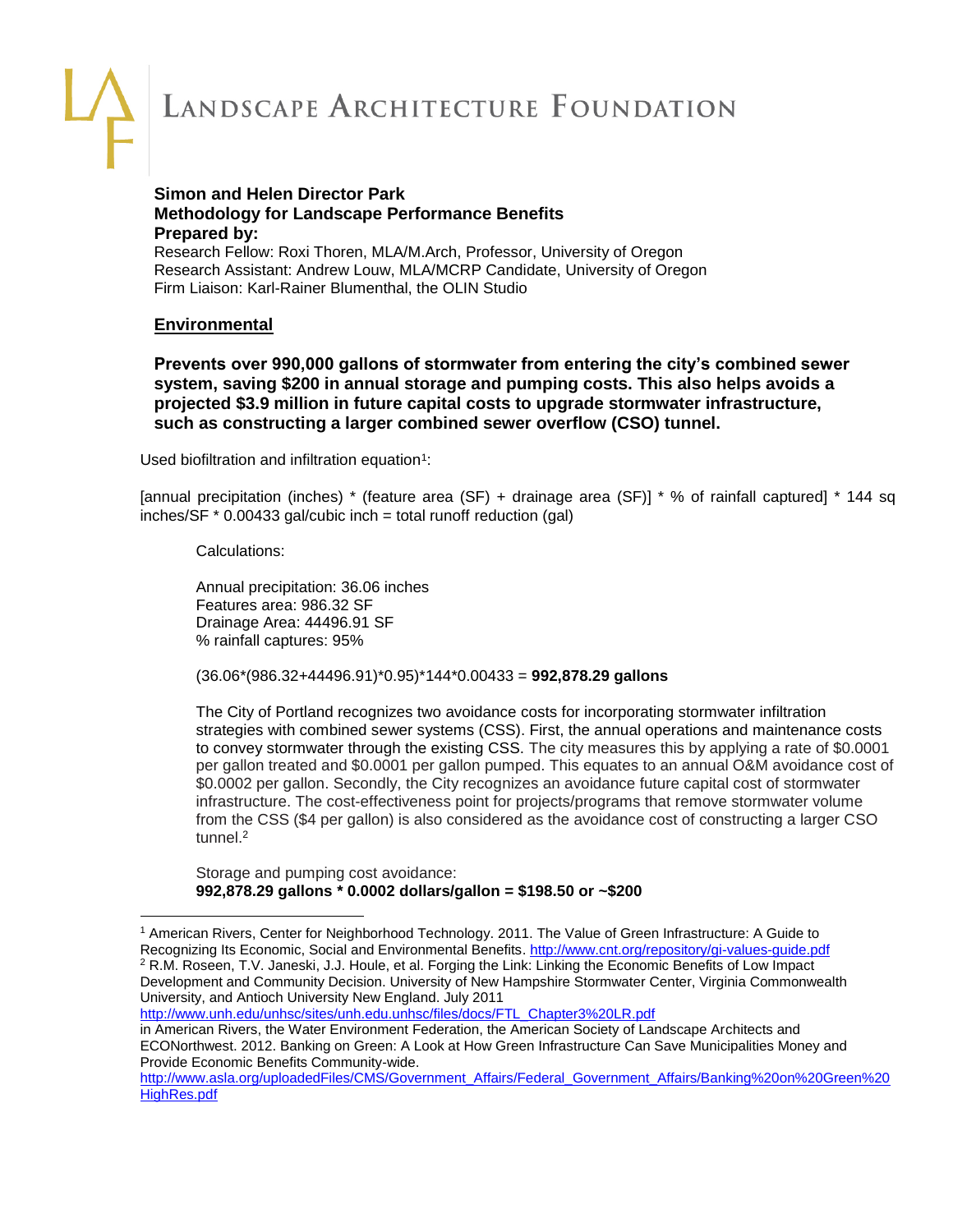#### **CSO Upgrade cost avoidance:**

**992,878.29 gallons \* 4 dollars/gallon = \$3,971,711.73 or ~\$3.7 million**

Limitations of Methodology:

Considering evaporation and other hard-to-estimate losses, the estimated % rainfall captured is difficult to accurately estimate.

The multipliers used to calculate cost avoidance are based on long-term estimates for upgrading Portland's CSO and not specific estimates for this project.

**Saves over 70,000 gallons of potable water each year by eliminating the need to use potable water for irrigation. This saves the city about \$300 annually by eliminating the need to use potable water for irrigation.**

Total potable water saved from avoiding irrigation costs = water need for irrigation + water lost from evaporation

water lost from evaporation = average feet inches of evaporation per year \* size of irrigation area

3.28 feet – average annual feet of evaporation per year $3$ 1927 SF – total irrigation area

Water lost from evaporation = 3.28 feet/year \* 1927 sqft = 6331.05 cubic feet/year or **47,359 gallons/year**

Water needed for irrigation ( $@$  20 weeks of irrigation at 1 inch per week) = total irrigation area  $*$  20 weeks \* 1 inch = 1927 sqft \* 20 week \*1 in/sqft/week = 5,549,760 cubic inches/year or **24,024 gallons/year**

Total potable water saved from avoiding irrigation costs = **47,359 gallons/year + 24,024 gallons/year = 71,393.85 gallons or ~ 71,000 gallons**

**City of Portland Portable Water Cost<sup>4</sup> = \$3.44 / CCF (hundred cubic feet)**

**71,393.85 gallons / 748 = 95.45 CCF 95.45 CCF \* \$3.44 = \$328.34 or ~ \$ 300**

**The 24 trees associated with the project store 2081 pounds of carbon and sequester 258 pounds of carbon per year.**

Utilized i-Tree Eco v5 data collected on site.

<sup>3</sup> http://www.usbr.gov/pn/agrimet/monthlyet.html

<sup>4</sup> http://www.portlandoregon.gov/water/29415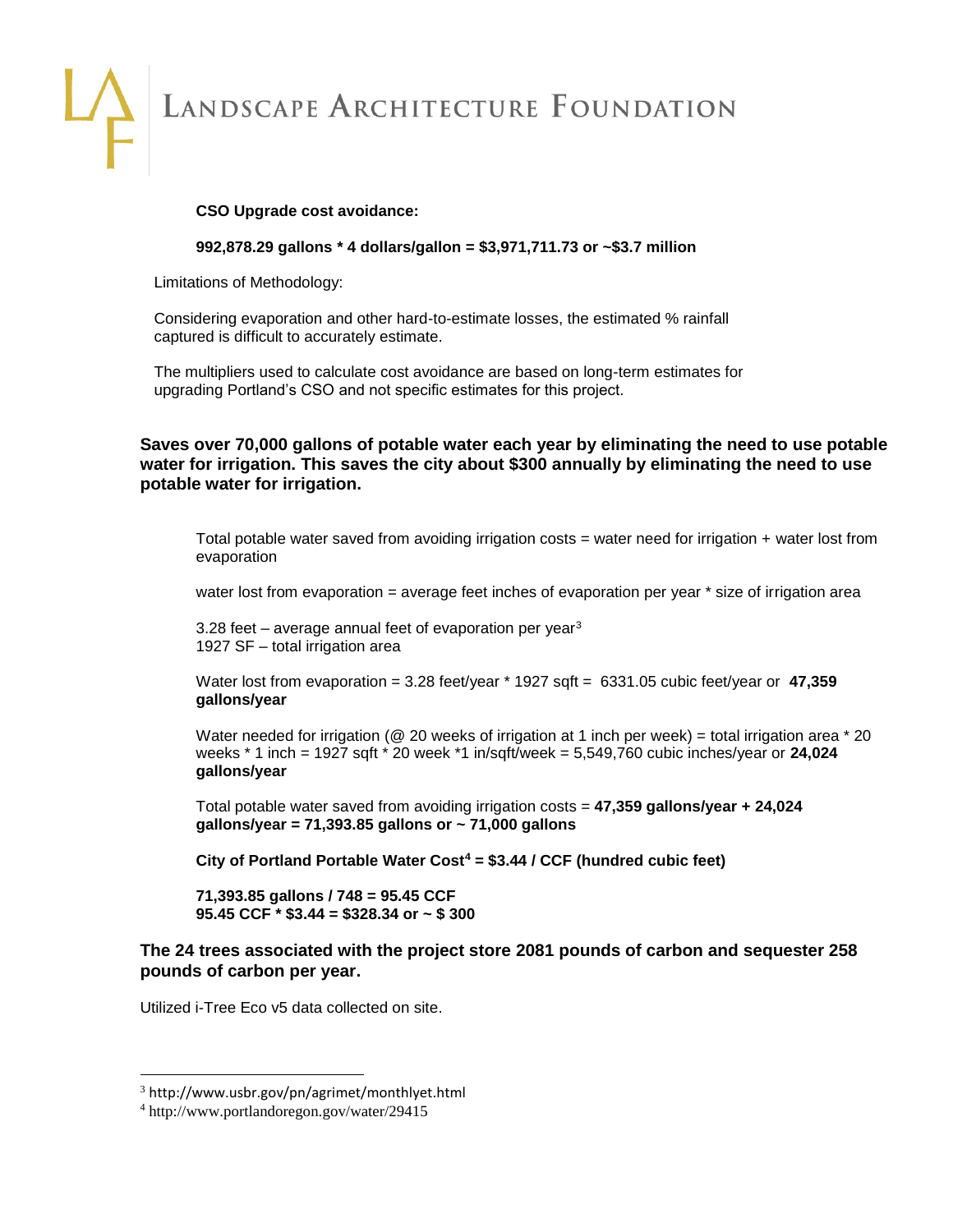#### **Individual Tree Characteristics in Director Park** Series: series1, Time Period: 2013

| Tree ID         | <b>Species Name</b>    | <b>DBH</b> | Height (ft) | Ground     | <b>Tree</b> | Leaf Area | Leaf           | <b>Leaf Area</b> | Carbon         | Gross     | <b>Structural</b> | <b>Street Tree</b> | Native To       |
|-----------------|------------------------|------------|-------------|------------|-------------|-----------|----------------|------------------|----------------|-----------|-------------------|--------------------|-----------------|
|                 |                        | (inch)     |             | Area (ft2) | Condition   | (ff(2))   | <b>Biomass</b> | Index            | <b>Storage</b> | Carbon    | <b>Tree</b>       |                    | <b>State</b>    |
|                 |                        |            |             |            |             |           | $(b)$          |                  | (lb)           | Seq       | Value (S)         |                    |                 |
|                 |                        |            |             |            |             |           |                |                  |                | (lb/year) |                   |                    |                 |
|                 | Red sunset red maple   | 4.0        | 24.0        | 20129      | Poor        | 868.54    | 10.01          | 4.32             | 38.65          | 5.45      | 268.0 YES         |                    | NO <sub>1</sub> |
|                 | Red sunset red maple   | 4.0        | 24.0        | 20129      | Excellent   | 868.54    | 10.01          | 432              | 38.65          | 7.25      | 432.0 YES         |                    | <b>NO</b>       |
|                 | Yellowwood             | 7.0        | 24.0        | 20129      | Excellent   | 755.41    | 11.57          | 3.76             | 113.56         | 13.25     | 882.0 YES         |                    | <b>NO</b>       |
| 4               | Yellowwood             | 7.0        | 24.0        | 20129      | Excellent   | 755.41    | 11.57          | 3.76             | 113.56         | 13.25     | 882.0 YES         |                    | <b>NO</b>       |
| 5               | Yellowwood             | 7.0        | 24.0        | 20129      | Excellent   | 755.41    | 11.57          | 3.76             | 113.56         | 13.25     | 882.0 YES         |                    | <b>NO</b>       |
| 6               | ash spp                | 4.0        | 29.9        | 50.59      | Excellent   | 234.55    | 4.32           | 467              | 34.06          | 6.02      | 419.0 YES         |                    | <b>NO</b>       |
|                 | ash spp                | 4.0        | 29.9        | 50.59      | Excellent   | 234.55    | 4.32           | 4.67             | 34.06          | 6.02      | 419.0 YES         |                    | <b>NO</b>       |
| 8               | ash spp                | 4.0        | 29.9        | 50.59      | Excellent   | 234.55    | 4.32           | 467              | 34.06          | 6.02      | 419.0 YES         |                    | <b>NO</b>       |
| 9               | Liberty dm             | 7.0        | 24.0        | 20129      | Excellent   | 878.55    | 12.26          | 437              | 97.55          | 11.40     | 828.0 YES         |                    | <b>NO</b>       |
| 10              | Liberty <sub>dm</sub>  | 7.0        | 24.0        | 20129      | Excellent   | 878.55    | 12.26          | 437              | 97.55          | 11.40     | 828.0 YES         |                    | <b>NO</b>       |
| 11              | Liberty dm             | 7.0        | 24.0        | 20129      | Fair        | 878.55    | 12.26          | 4.37             | 97.55          | 11.40     | 679.0 YES         |                    | <b>NO</b>       |
| 12              | Liberty <sub>d</sub> m | 7.0        | 24.0        | 20129      | Excellent   | 878.55    | 12.26          | 437              | 97.55          | 11.40     | 828.0 YES         |                    | <b>NO</b>       |
| 13              | Liberty <sub>dm</sub>  | 7.0        | 24.0        | 20129      | Excellent   | 878.55    | 12.26          | 437              | 97.55          | 11.40     | 828.0 YES         |                    | <b>NO</b>       |
| 14              | Liberty dm             | 7.0        | 24.0        | 20129      | Fair        | 878.55    | 12.26          | 4.37             | 97.55          | 11.40     | 679.0 YES         |                    | <b>NO</b>       |
| 15              | Liberty <sub>dm</sub>  | 7.0        | 24.0        | 20129      | Excellent   | 878.55    | 12.26          | 4.37             | 97.55          | 11.40     | 828.0             | <b>YES</b>         | <b>NO</b>       |
| 16              | Liberty <sub>dm</sub>  | 7.0        | 24.0        | 20129      | Excellent   | 878.55    | 12.26          | 437              | 97.55          | 11.40     | 828.0 YES         |                    | <b>NO</b>       |
| 17              | Liberty <sub>dm</sub>  | 7.0        | 24.0        | 20129      | Excellent   | 878.55    | 12.26          | 437              | 97.55          | 11.40     | 828.0 YES         |                    | <b>NO</b>       |
| 18              | Liberty dm             | 7.0        | 24.0        | 20129      | Excellent   | 878.55    | 12.26          | 4.37             | 97.55          | 11.40     | 828.0 YES         |                    | <b>NO</b>       |
| 19              | Liberty dm             | 7.0        | 24.0        | 20129      | Excellent   | 772.53    | 10.78          | 3.84             | 97.55          | 11.40     | 828.0 NO          |                    | <b>NO</b>       |
| 20              | Liberty dm             | 7.0        | 24.0        | 20129      | Excellent   | 772.53    | 10.78          | 3.84             | 97.55          | 11.40     | 828.0 YES         |                    | <b>NO</b>       |
| 21              | Liberty dm             | 7.0        | 24.0        | 20129      | Excellent   | 772.53    | 10.78          | 3.84             | 97.55          | 11.40     | 828.0 NO          |                    | <b>NO</b>       |
| $\overline{22}$ | Liberty <sub>dm</sub>  | 7.0        | 24.0        | 20129      | Excellent   | 772.53    | 10.78          | 3.84             | 97.55          | 11.40     | 828.0 NO          |                    | <b>NO</b>       |
| $\overline{23}$ | Liberty dm             | 7.0        | 24.0        | 20129      | Excellent   | 772.53    | 10.78          | 3.84             | 97.55          | 16.82     | 690.0 NO          |                    | <b>NO</b>       |
| $\overline{24}$ | Liberty <sub>dm</sub>  | 7.0        | 24.0        | 20129      | Excellent   | 772.53    | 10.78          | 3.84             | 97.55          | 11.40     | 828.0 NO          |                    | NO <sub>1</sub> |
|                 | <b>TOTAL</b>           |            |             | 4.379      |             | 18 128    | 255            |                  | 2081           | 258       | 17.415            |                    |                 |

### **Social**

**Between 2010 and 2012, an average of 1495 people visited the park daily during summer months (June through September). Over the same period, average daily winter visitation (November through February) was 376 users. Summer visitation increased 19% between 2010 and 2012 and winter visitation increased 50%. Theses figures do not include event attendance.**

Director Park Events Coordinator shared event and general attendance data with us. These attendance numbers reflect counts throughout each hour of people in Director Park and on the cafe terrace. Attendance for events is not included in these numbers and is tracked separately. Attendance is tracked during the hours Park Hosts are scheduled in the park. For questions about attendance, please contact the City of Portland parks and Recreation Department.

Use data was collected on site in summer 2013 using the Public Space, Public Life (PSPL) survey method developed by Jan Gehl12. The PSPL survey method includes both bicycle/pedestrian counts and a stationary survey. Park users were observed on three separate site visits during summer 2013 (two week days and one weekend day) collecting information about use duration and time, user age, gender, purpose (recreation or work), type of activity (necessary, optional, social), position (sit/stand), location within the park, and other pertinent information.

Necessary activities include those things that people would do regardless of the quality of the space. For example the mail carrier will deliver the package, the business executive will walk to her office. Optional activities these are those activities that people choose to do and—importantly—where they choose to do them. For example sitting in a sunny place to eat their lunch or reading a book. Social activities occur when people interact spontaneously when they are engaging in necessary or optional activities. Gehl shows that more successful public spaces have a higher number of optional and social activities. Pedestrian/bicycle counts (including direction) was collected on all four edges of the park (on both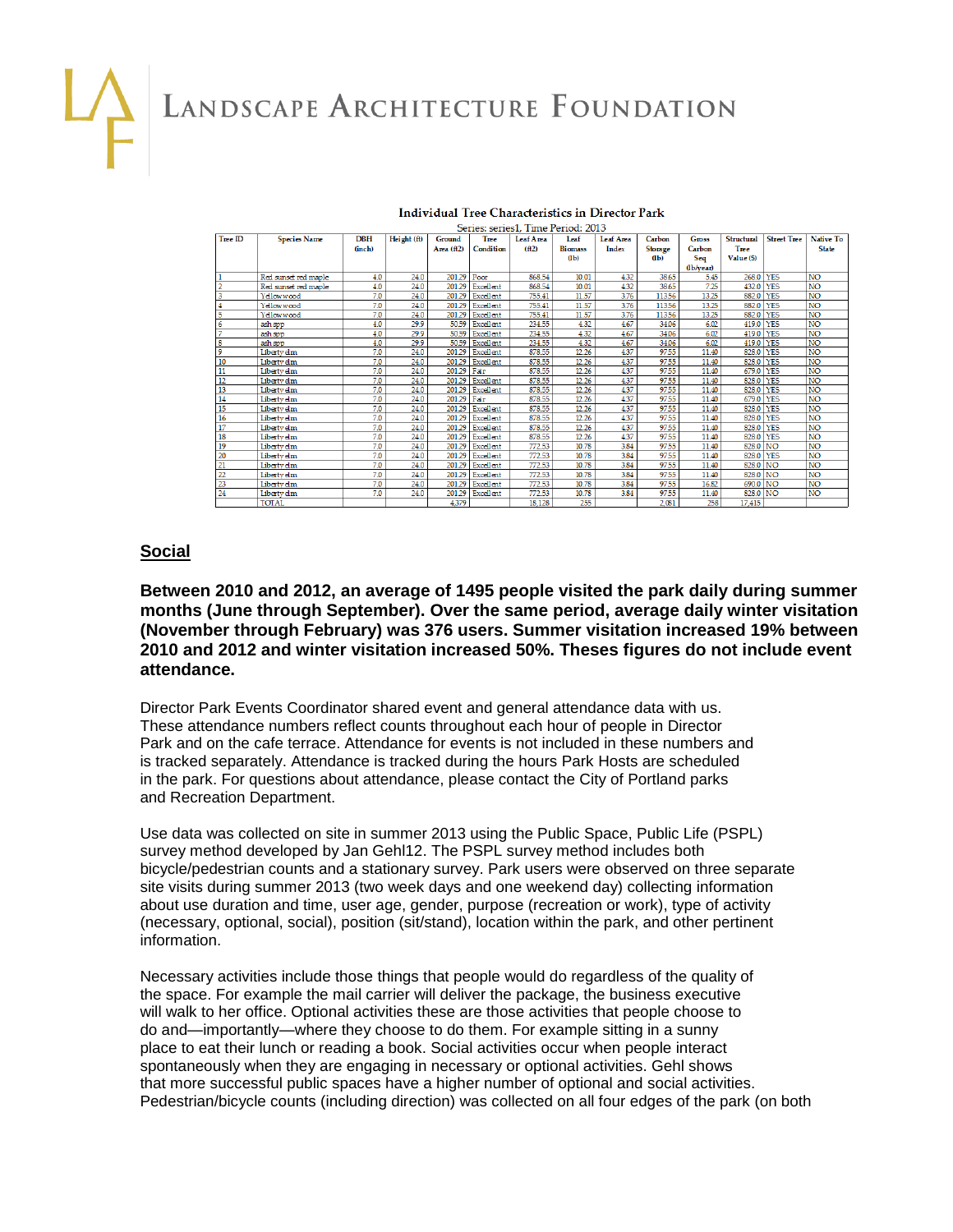park sidewalk and adjacent sidewalk).

Benefits of methodology:

Offers potentially compelling metrics about social performance

Accepted as rigorous method by professional and academics

Does not require IRB review

Offers valuable learning for research assistants

Limitations of Methodology:

Absence of baseline data means data from such a short-term study has questionable statistical power

Data collection is time intensive (although this can be reduced through group work)

Objective outcomes are not always positive (i.e. – benefits)

Further findings from PSPL survey not included in benefits section:

There is a 150% increase in pedestrian movement on weekend days compared to weekdays on sidewalks adjacent to the park. The north edge of the site makes up 30% of all pedestrian movement while the west edge makes up only 4%.

Necessary activities make up less than 4% of all activity and 87% of optional activities are also social activities. 23% of park users enter the park cafe. In the summer months, the busiest time in the park is between 11am and 2pm. During this period the average length of stay in the park decreases from 14 minutes to between six and seven minutes. 62% of park users are 20 to 30 years old, followed by 19% between 60 and 75 years. 87% of children and 7% of adults made use of the fountain.

The moveable furniture at Director Park is the most popular seating choice, with 72% of park users choosing moveable furniture when a choice is available. Of those park users who choose moveable furniture, 97% adjust the position of furniture.

12 Gehl, Jan. 1971. Life Between Buildings: Using Public Space. Arkitektens Forlg.

**Between 2010 and 2011, 228 events hosted at the park attracted over 73,000 people. In summer 2013, the park will host 53 free events open to the public. These included ice-cream giveaways, dance classes, music performances, and yoga classes. Between 2010 and 2013 the park generated \$XX in revenue from event rentals.**[e1]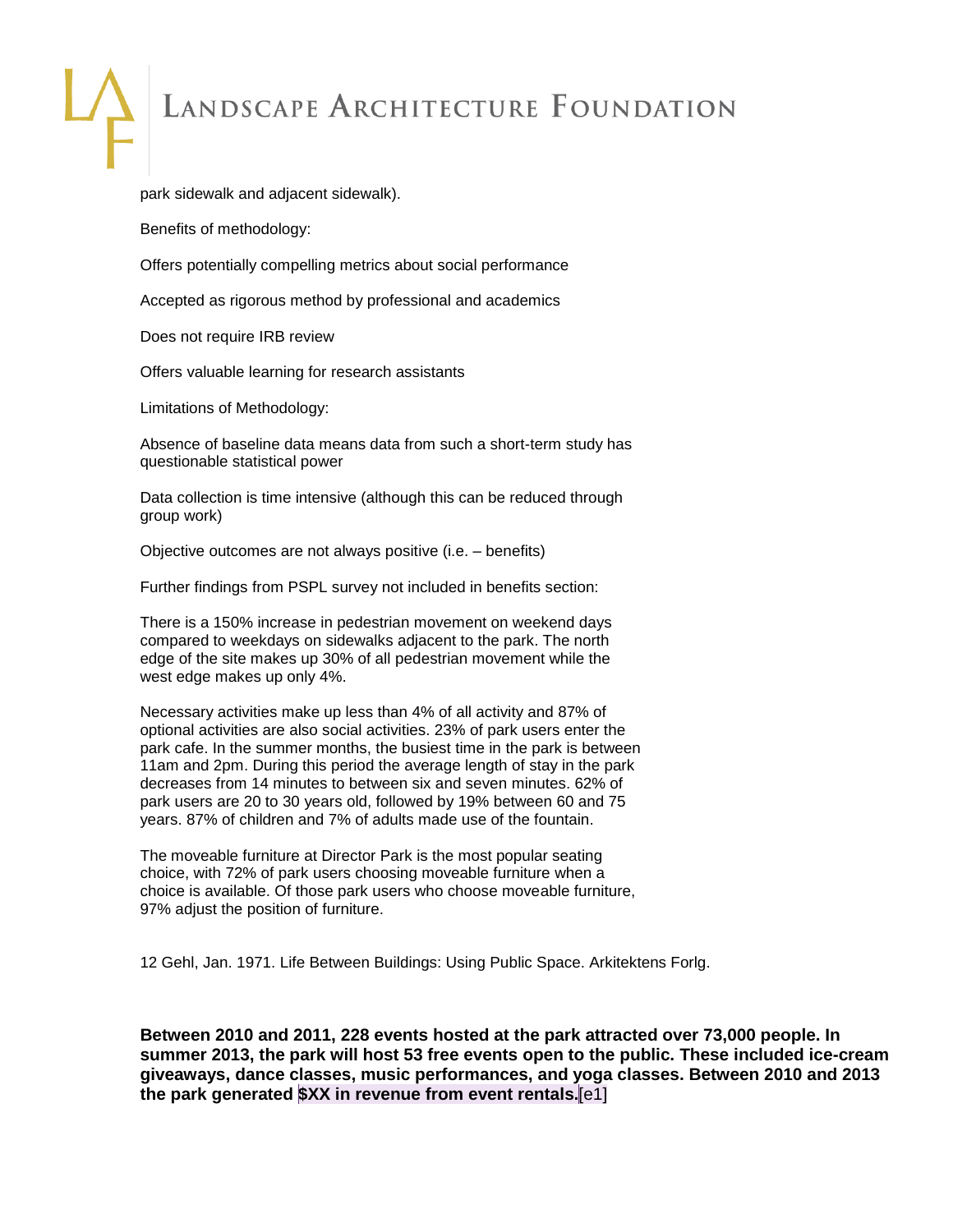Director Park Events Coordinator Alicia Hammock shared event data with us.

### **Economic**

**Bolsters local economy. Between 2009 (when the park was completed) to 2012—a period when the real estate market shrunk by 3%—the estimated market value of Director Park shrunk only 1%. Over the same period, the market value of two nearby plazas shrunk 10%. In spite of economic slow down, the assessed value of the surrounding properties within a half-block radius of the Park increased by 9%.**



Using an assessment boundary definition of half a block, we used assessors' data from the City of Portland<sup>5</sup> to determine for the site property and the adjacent property (within a half black radius). This was

<sup>5</sup> http://www.portlandmaps.com/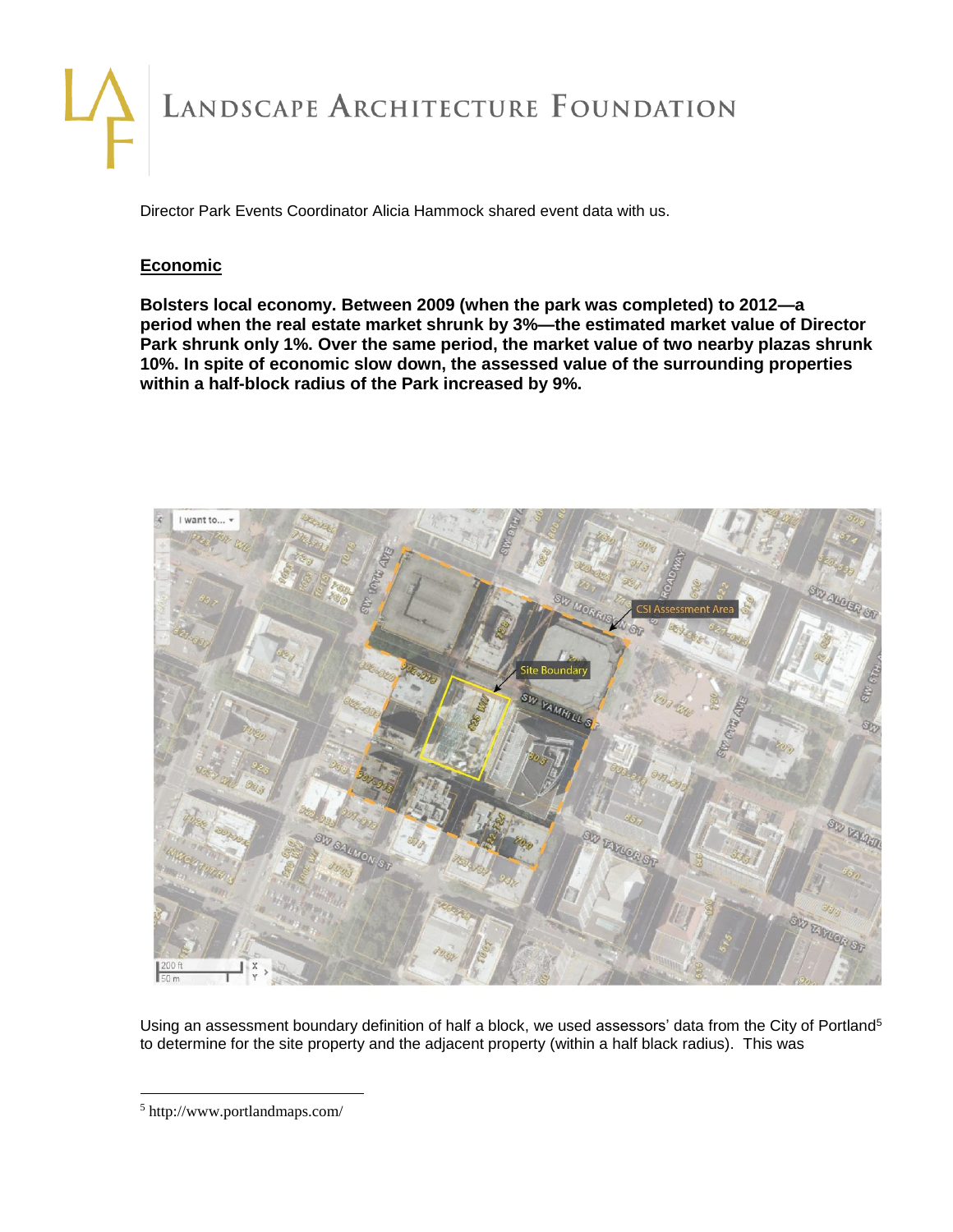benchmarked against the google real estate index<sup>6</sup>. The same procedure was used for the comparison sites. In this case used nearby Pioneer Plaza and O'Bryant Square.

The dataset is based on the period 1997 through 2012. This is a relatively short period for a statistically powerful economic analysis.

The project period coincided with a greatest economic downturn in over 40 years, making an objective analysis more challenging.

Due to the proximity of Pioneer Plaza to Director Park, two of the same blocks are included in both calculations. This skews the comparison somewhat, especially given the high value of those particular blocks.

Other indicators such as improvement value and land value were less favorable, but this can be attributed to the small data set.

A more thoughtful analysis might also include an analysis using a larger assessment area.

**Generates an average annual gross revenue of over \$34,000. Between 2010 and 2013 the park generated \$140,000 in revenue from event rentals--an average annual gross revenue over \$34,000. Annual gross income increased 91% between 2010 and 2013.**

Director Park Events Coordinator shared rental income and budget data with us. The café manager shared employment and transaction data

**The park has an annual budget of \$475,000. This supports the positions for of two full-time maintenance staff, an events coordinator, and numerous part-time park host positions. The park cafe also employs five full-time equivalent (FTE) employees.**

Director Park Events Coordinator Alicia Hammock shared this information in an interview.

### **Stimulates economic activity. On a typical summer weekday there were 620 average daily transactions at the park cafe. This increases to 870 on weekend days. 23% of park users enter the park cafe.**

The café manager shared transaction data in an interview. Percentage of café users was collected in the public life, public space survey (methodology described above).

### **Cost Comparison Methodology**

**Early iterations of the park's design included a 2,200 sf open space planted with turfgrass. After achieving a design for the park with hardscape that supported both the stormwater and flexible programming goals of the project, the designers were able to avoid the costs of installing and maintaining an irrigation system for lawns, and of the regular re-sodding, mowing, and irrigation they require. This saves the city over \$2600 annually--a payback period of 10 years for the more expensive hardscape design.**

<sup>6</sup> https://www.google.com/finance?cid=2055260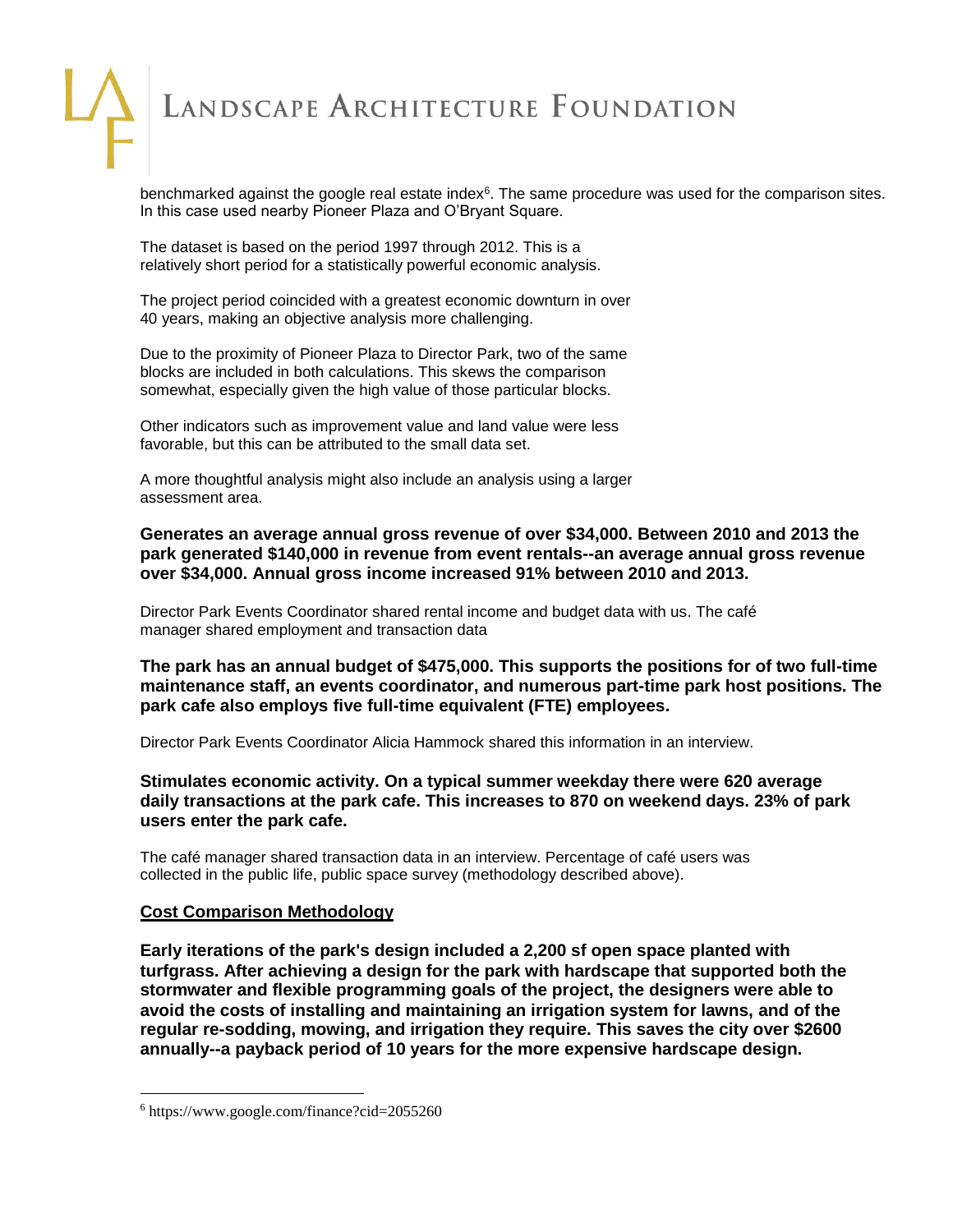Cost of Lawn = annual cost to re-sod  $+$  annual cost of irrigation  $+$  annual cost of Mowing

 $$2690 = $1250 + $390 + $1050$ 

Estimated13 cost of sod and installation for 2284.35 sqft = \$1262.11 or \$1250

Total potable water saved from avoiding irrigation costs  $=$  water need for irrigation  $+$  water lost from evaporation

water lost from evaporation = average feet inches of evaporation per year \* size of irrigation area

3.28 feet – average annual feet of evaporation per year14 2284.35 SF – total irrigation area

Water lost from evaporation =  $3.28$  feet/year  $*$  2284.35 sqft =  $7502.18$  cubic feet/year or 56,120 gallons/year

Water needed for irrigation ( $@$  20 weeks of irrigation at 1 inch per week) = total irrigation area  $*$  20 weeks  $*$  1 inch = 2284.35 sqft  $*$  20 week  $*$ 1 in/sqft/week = 28,480 gallons/year

Total potable water saved from avoiding irrigation costs = 56,120 gallons/year + 28,480 gallons/year =  $84,600.46$  gallons or  $\sim 84,600$  gallons

City of Portland Portable Water Cost15 = \$3.44 / CCF (hundred cubic feet)

84,600 gallons / 748 = 113.10 CCF

113.10 CCF  $*$  \$3.44 = \$389.07 or  $\sim$  \$390

Estimated16 cost of mowing for 2284.35 sqft = \$1052.40 or \$1050

13 http://www.homewyse.com/services/cost\_to\_install\_sod.html 14 http://www.usbr.gov/pn/agrimet/monthlyet.html 15<http://www.portlandoregon.gov/water/29415>

Using a 3% interest rate, the higher cost hardscape alternative (with an estimated capital cost of \$28,200) would have a10-year payback period when compared to the turf grass alternative.

Limitations of Methodology:

Cost avoidance estimates are based on a 20-week irrigation period at 1

inch of rain per square feet per week. In reality this this will fluctuate in time and amount of rainfall based on weather conditions.

Size of initial turfgrass area estimated from concept